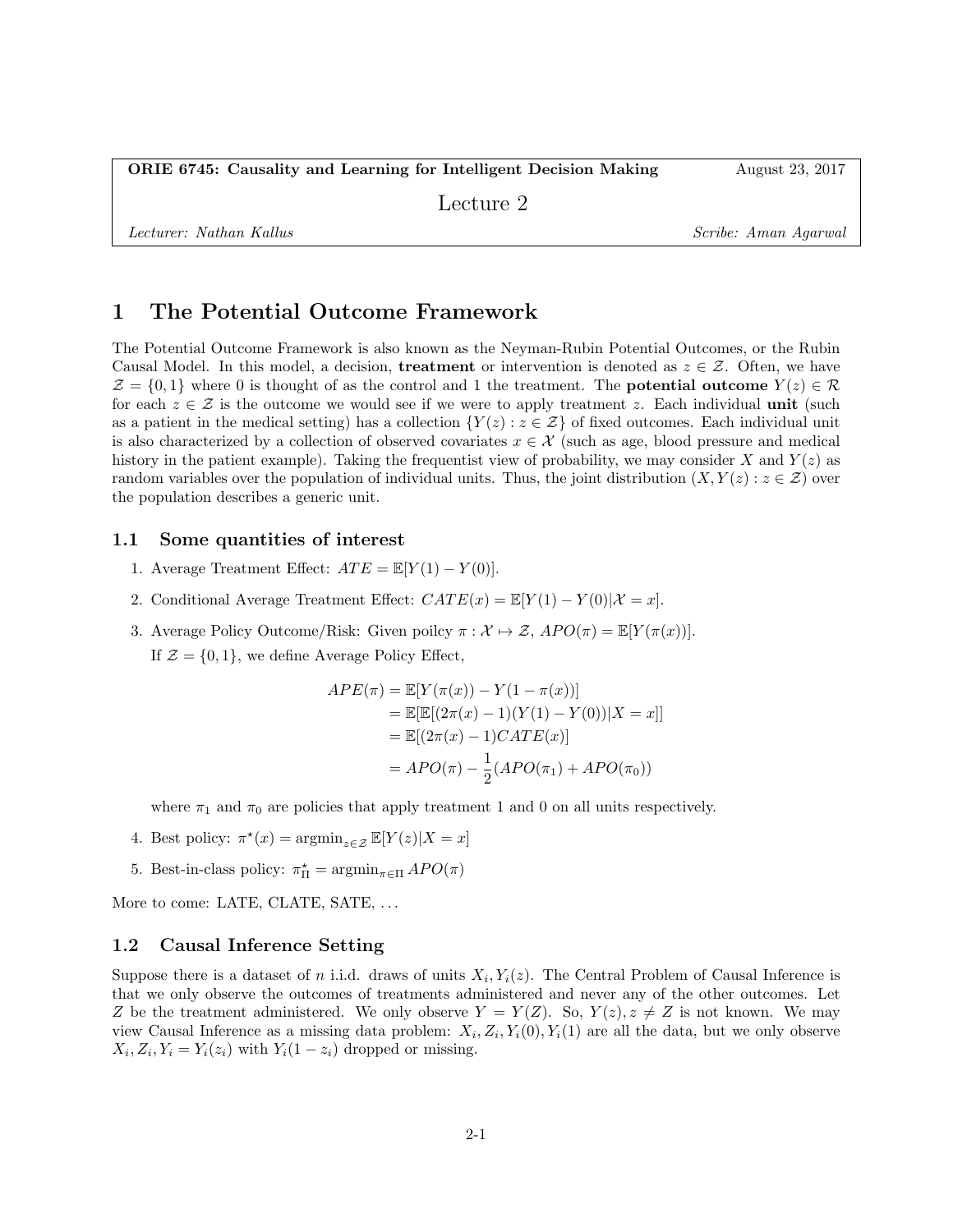#### 1.3 Assumptions

The following assumptions are implicit in the above formulation.

- 1. Consistency: Outcome observed actually corresponds to the hypothetical potential outcome of applying Z, i.e. indeed  $Y = Y(Z)$ .
- 2. No interference: Outcomes only depend on the treatment applied to the unit, and not on treatments applied to other units.
- 3. Single Version of Treatment: Each z corresponds to a single version of treatment. (For instance, if the drug treatment is Aspirin, then all treatments are of the same brand, dosage etc.)

Assumptions 2 and 3 are together known as the Stable Unit Treatment Value Assumption, or SUTVA.

# 2 Learning to Decide with Fully Observed Counterfactuals

We first tackle the easy case where we observe  $Y_i(z) \forall z \in Z$ . Some examples where this happens:

- 1. Supervised classification: We observe label  $L_i$  and  $Y_i(z) = \mathbb{1}(z \neq L_i)$ .
- 2. Supervised regression: We observe value  $L_i$  and  $Y_i(z)$  is some appropriate loss function such as  $(z L_i)^2$ or  $|z-L_i|$ .
- 3. Inventory management: We observe demand  $D_i$  and  $Y_i(z) = \beta z \alpha min(D_i, z)$ .

The task is to find the best-in-class policy  $\pi^*$  in the class  $\Pi \subset [\mathcal{X} \mapsto \mathcal{Z}]$ . The true policy risk of a policy  $\pi$  is  $R(\pi) = APO(\pi) = \mathbb{E}[Y(\pi(x))].$  So, given the data, we get an empirical policy risk  $\hat{R_n}(\pi) = \frac{1}{n} \sum_{i=1}^n Y_i(\pi(x_i)).$ How well does  $\hat{R_n}(\pi)$  estimate  $R(\pi)$ ?

### 2.1 Naive Approach

Fix  $\pi$  and look at  $|\hat{R_n}(\pi) - R(\pi)|$ .

**Lemma 1** (Hoeffding). If  $\mathbb{E}V = 0$  for  $V \in [a, b]$  then  $\mathbb{E}e^{tV} \leq \exp(\frac{1}{8}t^2(b-a)^2)$ .

**Theorem 2** (Hoeffding Inequality). If  $V_i \in [a_i, b_i]$  are independent random variables for  $i \in [n]$ , then

$$
P\left(|\frac{1}{n}\sum_{i}V_i - \frac{1}{n}\mathbb{E}\sum_{i}V_i| \geq \epsilon\right) \leq 2\exp\left(\frac{-2n\epsilon^2}{\frac{1}{n}\sum_{i=1}^n(b_i - a_i)^2}\right).
$$

*Proof.* Let  $S_n = \sum_i V_i$ . Then  $\forall t \geq 0$ ,

$$
P(S_n - \mathbb{E}S_n \ge \epsilon) = P(e^{t(S_n - \mathbb{E}S_n)} \ge e^{t\epsilon})
$$
  
\n
$$
\le e^{-t\epsilon} \mathbb{E}e^{t(S_n - \mathbb{E}S_n)}
$$
  
\n
$$
= e^{-t\epsilon} \prod_{i=1}^n \mathbb{E}e^{t(V_i - \mathbb{E}V_i)}
$$
  
\n
$$
\le e^{-t\epsilon} \prod_{i=1}^n \exp(\frac{1}{8}t^2(b_i - a_i)^2)
$$